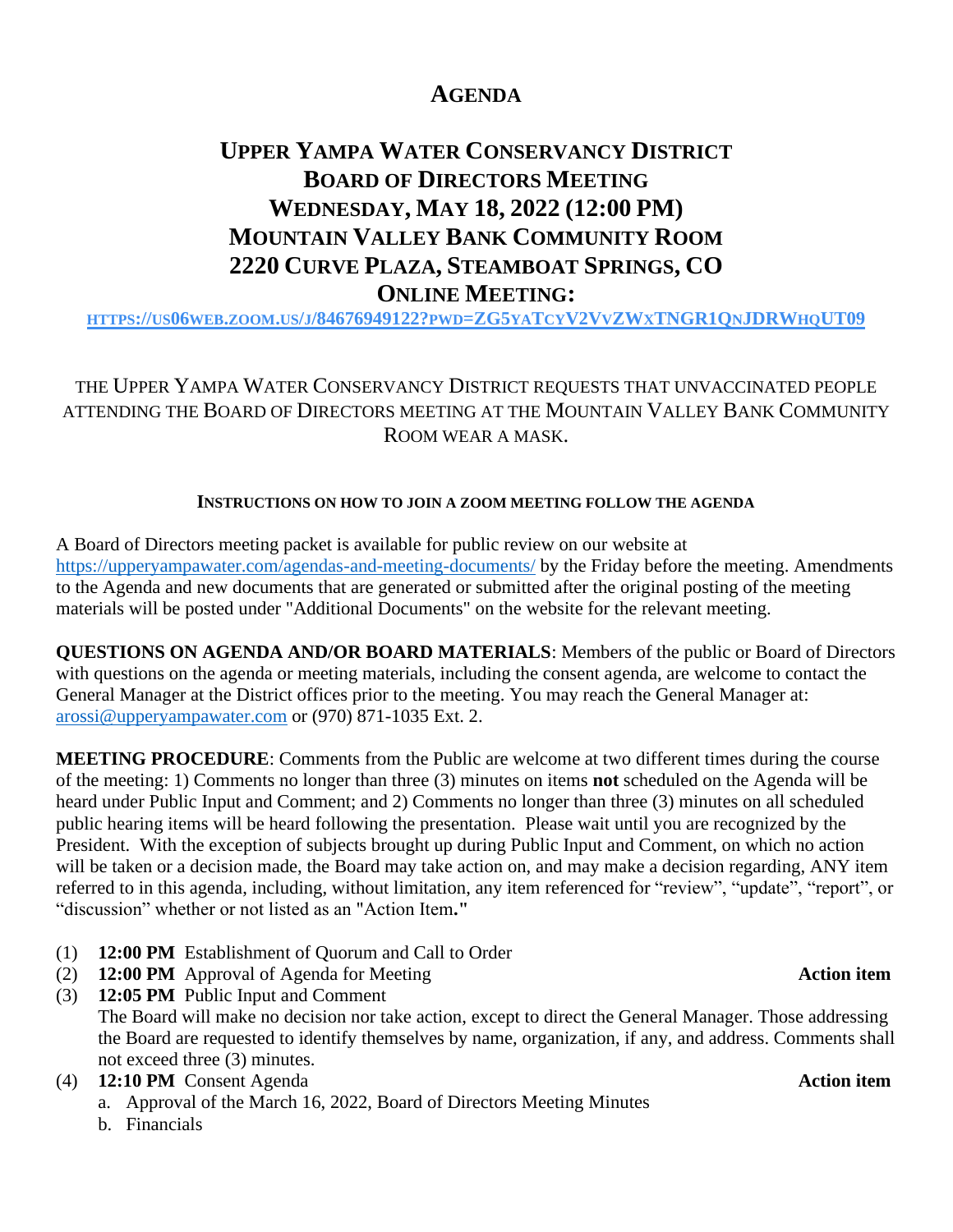|     | <b>Approval of Disbursements</b><br>i.<br><b>Budget Comparison</b><br>$\overline{\mathbf{11}}$ .                                                                                                                                                                                                                                                               |                    |  |  |  |  |
|-----|----------------------------------------------------------------------------------------------------------------------------------------------------------------------------------------------------------------------------------------------------------------------------------------------------------------------------------------------------------------|--------------------|--|--|--|--|
| (5) | 12:15 PM Report of Chief Accountant                                                                                                                                                                                                                                                                                                                            |                    |  |  |  |  |
|     | a. Audit                                                                                                                                                                                                                                                                                                                                                       | <b>Action</b> item |  |  |  |  |
| (6) | 12:45 PM Report of General Manager                                                                                                                                                                                                                                                                                                                             |                    |  |  |  |  |
|     | a. Certificates of Deposit Update                                                                                                                                                                                                                                                                                                                              | <b>Action item</b> |  |  |  |  |
|     | <b>Coal Creek Diversion Project Update</b><br>b.                                                                                                                                                                                                                                                                                                               |                    |  |  |  |  |
|     | Soil Moisture Monitoring Pilot Program Report<br>c.                                                                                                                                                                                                                                                                                                            |                    |  |  |  |  |
|     | Stagecoach State Park UYWCD-CPW Lease Renewal<br>d.                                                                                                                                                                                                                                                                                                            |                    |  |  |  |  |
|     | e. Water Storage Contracts                                                                                                                                                                                                                                                                                                                                     |                    |  |  |  |  |
|     | Stagecoach Municipal<br>1.                                                                                                                                                                                                                                                                                                                                     | <b>Action item</b> |  |  |  |  |
|     | Augmentation<br>$\overline{11}$ .                                                                                                                                                                                                                                                                                                                              |                    |  |  |  |  |
| (7) | 2:45 PM District Engineer Report                                                                                                                                                                                                                                                                                                                               |                    |  |  |  |  |
|     | a. Update on Reservoir Water Status                                                                                                                                                                                                                                                                                                                            |                    |  |  |  |  |
|     | b. Sickles Grazing Lease                                                                                                                                                                                                                                                                                                                                       | <b>Action item</b> |  |  |  |  |
| (8) | 3:00 PM Public Information Updates                                                                                                                                                                                                                                                                                                                             |                    |  |  |  |  |
|     | a. Grants                                                                                                                                                                                                                                                                                                                                                      |                    |  |  |  |  |
| (9) | 3:15 PM Board Member Reports                                                                                                                                                                                                                                                                                                                                   |                    |  |  |  |  |
|     | (10) 3:30 PM Report of General Counsel                                                                                                                                                                                                                                                                                                                         |                    |  |  |  |  |
|     | (11) 3:45 PM Pending Water Cases                                                                                                                                                                                                                                                                                                                               |                    |  |  |  |  |
|     | a. Water Resumes                                                                                                                                                                                                                                                                                                                                               |                    |  |  |  |  |
|     | b. Status of Other Water Cases                                                                                                                                                                                                                                                                                                                                 |                    |  |  |  |  |
|     | (12) 4:15 PM New Business (Limited to emergency matters that came up                                                                                                                                                                                                                                                                                           | <b>Action item</b> |  |  |  |  |
|     | During the course of the meeting)                                                                                                                                                                                                                                                                                                                              |                    |  |  |  |  |
|     | (13) 4:25 PM Executive Sessions:                                                                                                                                                                                                                                                                                                                               |                    |  |  |  |  |
|     | a. Executive session under CRS § 24-6-402(4)(b) to discuss legal issues on Water Resumes, Water                                                                                                                                                                                                                                                                |                    |  |  |  |  |
|     | Cases, Contract Negotiations and________________________(insert description). Mere presence or                                                                                                                                                                                                                                                                 |                    |  |  |  |  |
|     | participation of an attorney at an executive session is not sufficient to satisfy the requirements of CRS                                                                                                                                                                                                                                                      |                    |  |  |  |  |
|     | § 24-6-402(4)(b). Executive sessions to discuss legal matters are not recorded.                                                                                                                                                                                                                                                                                |                    |  |  |  |  |
|     | b. Executive session under CRS $\S$ 24-6-402(4)(e)(I) for the purpose of determining positions relative to                                                                                                                                                                                                                                                     |                    |  |  |  |  |
|     | matters that may be subject to negotiations; developing strategy for negotiations; and instructing                                                                                                                                                                                                                                                             |                    |  |  |  |  |
|     | negotiators with respect to _______________________(insert brief description). This session will be                                                                                                                                                                                                                                                            |                    |  |  |  |  |
|     | recorded, and a copy of the recording maintained for not less than 90 days.                                                                                                                                                                                                                                                                                    |                    |  |  |  |  |
|     | $\mathbf{r}$ , $\mathbf{r}$ , $\mathbf{r}$ , $\mathbf{r}$ , $\mathbf{r}$ , $\mathbf{r}$ , $\mathbf{r}$ , $\mathbf{r}$ , $\mathbf{r}$ , $\mathbf{r}$ , $\mathbf{r}$ , $\mathbf{r}$ , $\mathbf{r}$ , $\mathbf{r}$ , $\mathbf{r}$ , $\mathbf{r}$ , $\mathbf{r}$ , $\mathbf{r}$ , $\mathbf{r}$ , $\mathbf{r}$ ,<br>$(1,1)$ $\equiv$ 0.0 m $\equiv$ 0.1 $\pm$ $\pm$ |                    |  |  |  |  |

- (14) **5:00 PM** Board Actions in Regard to Executive Session
- (15) **5:05 PM** Determination of Next Meeting(s) Agenda(s)
- (16) **5:15 PM** Adjournment.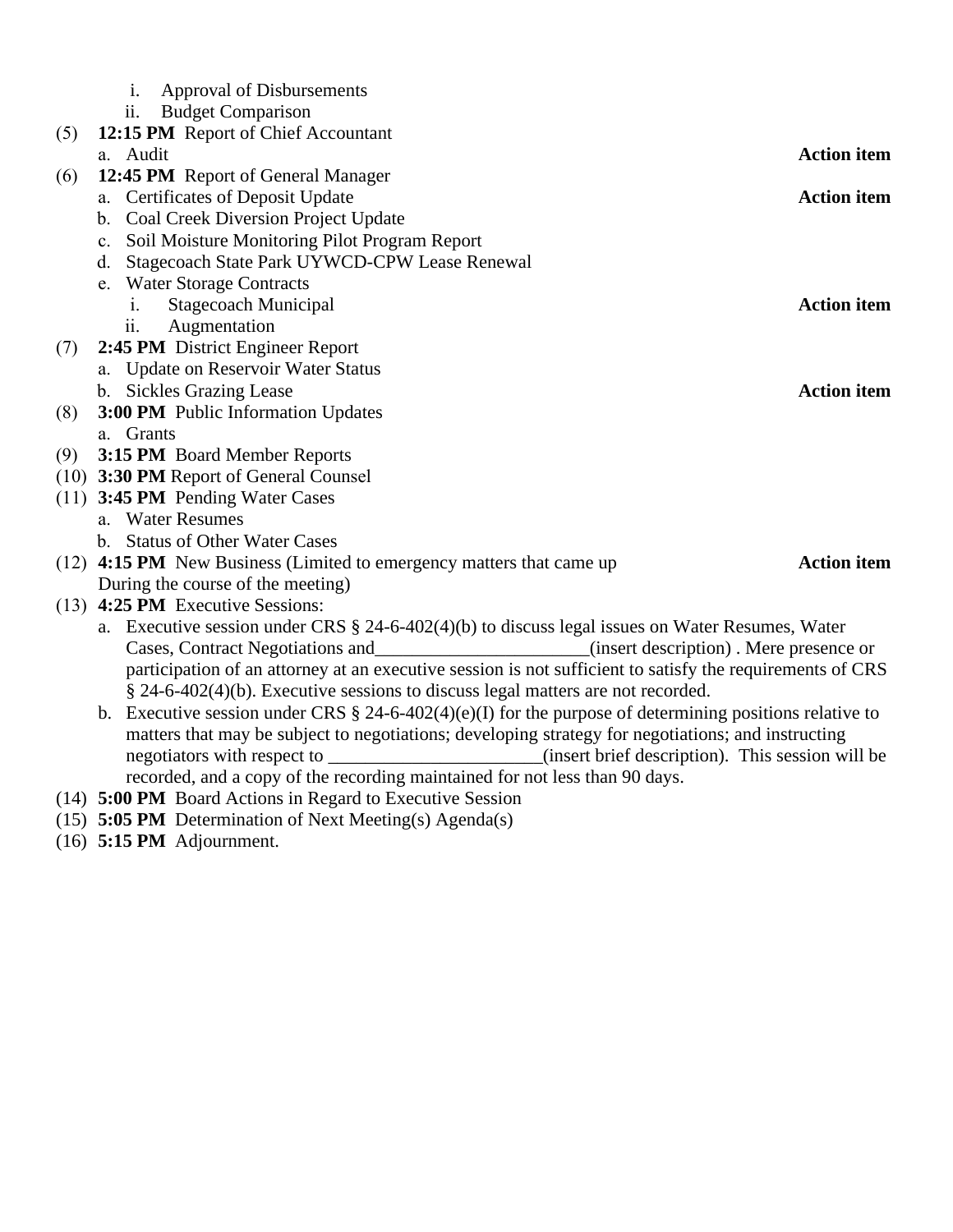# How to join a Zoom meeting

## Join via "Join Zoom Meeting" link:

To join a Zoom meeting, click on the meeting link that has been sent to you by the host:



If you have not used Zoom before, you may receive this dialogue box to open Zoom. First, click on "always allow zoom.us..." so you will automatically connect for future meetings. Then, click on "Open Zoom" and follow the prompts.

|           |        |                                                                       | ihGZm9zV1pKSEkyNjl3MjZSSE9CZz09#success         |        |  |  |
|-----------|--------|-----------------------------------------------------------------------|-------------------------------------------------|--------|--|--|
| mos Energ |        |                                                                       | Open Zoom?                                      | etflix |  |  |
|           |        |                                                                       | https://zoom.us wants to open this application. |        |  |  |
|           |        | Always allow zoom.us to open links of this type in the associated app |                                                 |        |  |  |
|           | Cancel | Open Zoom<br>IJ                                                       |                                                 |        |  |  |
|           |        |                                                                       |                                                 |        |  |  |

Once you are connected to Zoom, you will need to choose your audio conference option. To join via your computer, click on "Computer Audio" and then "Join with Computer Audio".

To use your cell phone or landline, click on "Phone Call" and then choose a number from the list. Once you dial the number, you will be asked for the Meeting ID and Participant ID to enter the meeting. Click on "Done" once you are connected to the Zoom meeting. Or, you can use the "One tap mobile" option, see below, to connect via your cell phone.

|   | Choose ONE of the audio conference options                  |                       | × |  | <b>Phone Call</b>              |                                                                                                                | <b>Computer Audi</b> |
|---|-------------------------------------------------------------|-----------------------|---|--|--------------------------------|----------------------------------------------------------------------------------------------------------------|----------------------|
| b | <b>Phone Call</b><br><b>Join with Computer Audio</b>        | <b>Computer Audio</b> |   |  | <b>a</b><br>Dial:              | +1 669 900 6833<br>+1 253 215 8782<br>+1 346 248 7799<br>+1 929 205 6099<br>+1 301 715 8592<br>+1 312 626 6799 |                      |
|   | <b>Test Speaker and Microphone</b>                          |                       |   |  | Meeting ID:<br>Participant ID: | 925 3617 1054<br>460032                                                                                        |                      |
|   | Automatically join audio by computer when joining a meeting |                       |   |  |                                | Done                                                                                                           |                      |